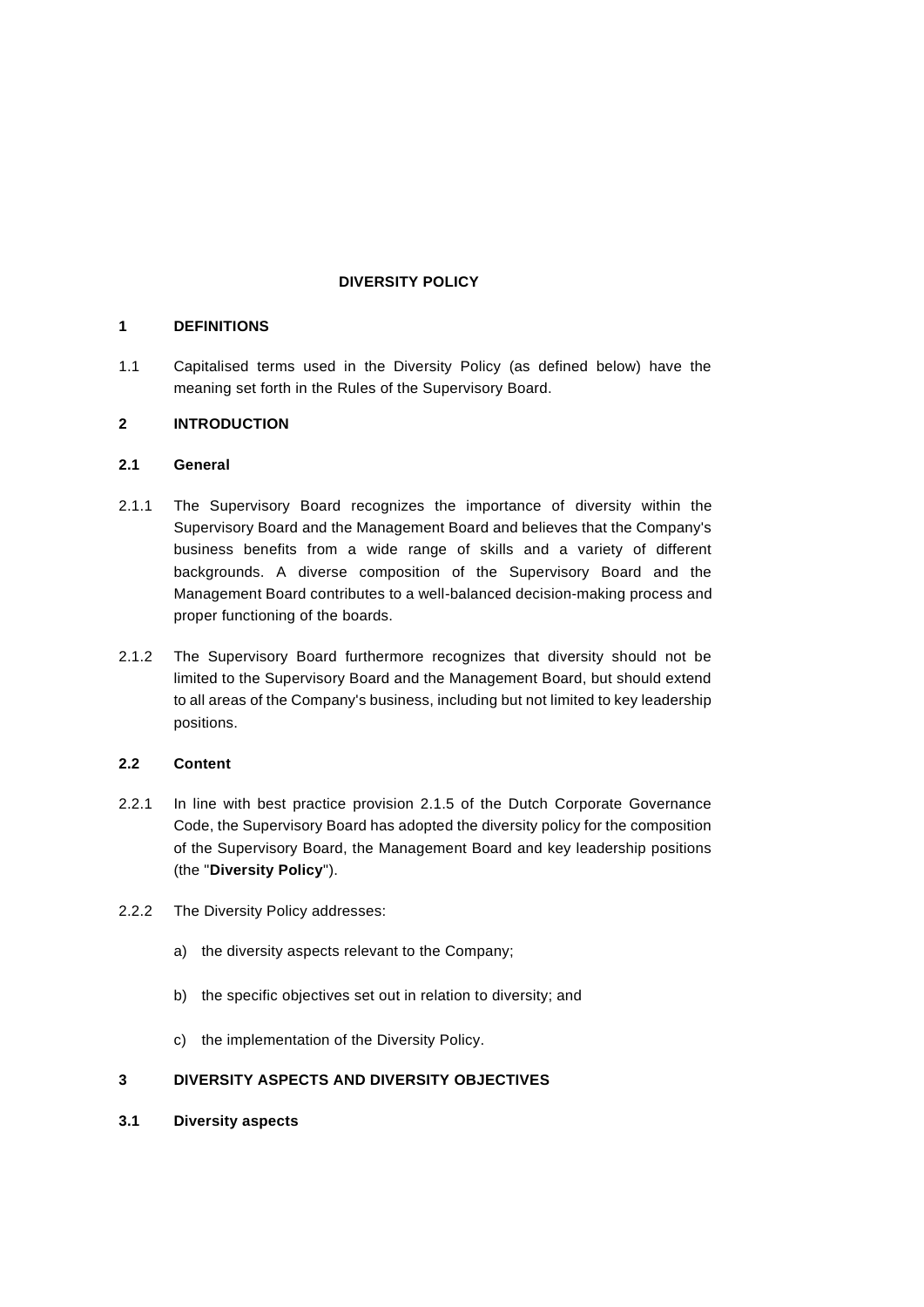- 3.1.1 The following diversity aspects have been identified as relevant for the Company and its business, considering the market in which the Company operates and the diversity of its customer base:
	- a) experience (biotech or pharmaceutical industry, publicly listed company, international business experience, etc);
	- b) education (technical, medical, financial, business, etc.);
	- c) nationality/cultural background and exposure to certain markets;
	- d) gender; and
	- e) age.
- 3.1.2 The diversity aspects referred to in article 3.1.1 shall be considered when composing the Supervisory Board and the Management Board and selecting persons for the appointment as member of the Supervisory Board or the Management Board.

### <span id="page-1-0"></span>**3.2 Diversity objectives**

The following specific diversity objectives have been identified to safeguard the diversity within the Supervisory Board and the Management Board:

- (i) increasing the nationality, age and gender diversity within the Supervisory Board; and
- (ii) increasing the nationality, age and gender diversity within the Management Board.

The Company aims to have a minimum of one-third women and a minimum of one-third men on the Supervisory Board. However, when nominating a candidate for appointment, the qualifications of the candidate, as well as the requirements for the position to be filled, shall prevail.

# **4 IMPLEMENTATION AND REPORTING**

### **4.1 Meeting the diversity objectives**

- 4.1.1 In order to meet the diversity objectives, the diversity aspects referred to in article 3.1.1 shall be considered and be taken into account for recruitment, appointment to roles, succession planning, training and development.
- **4.2 Review and updates**